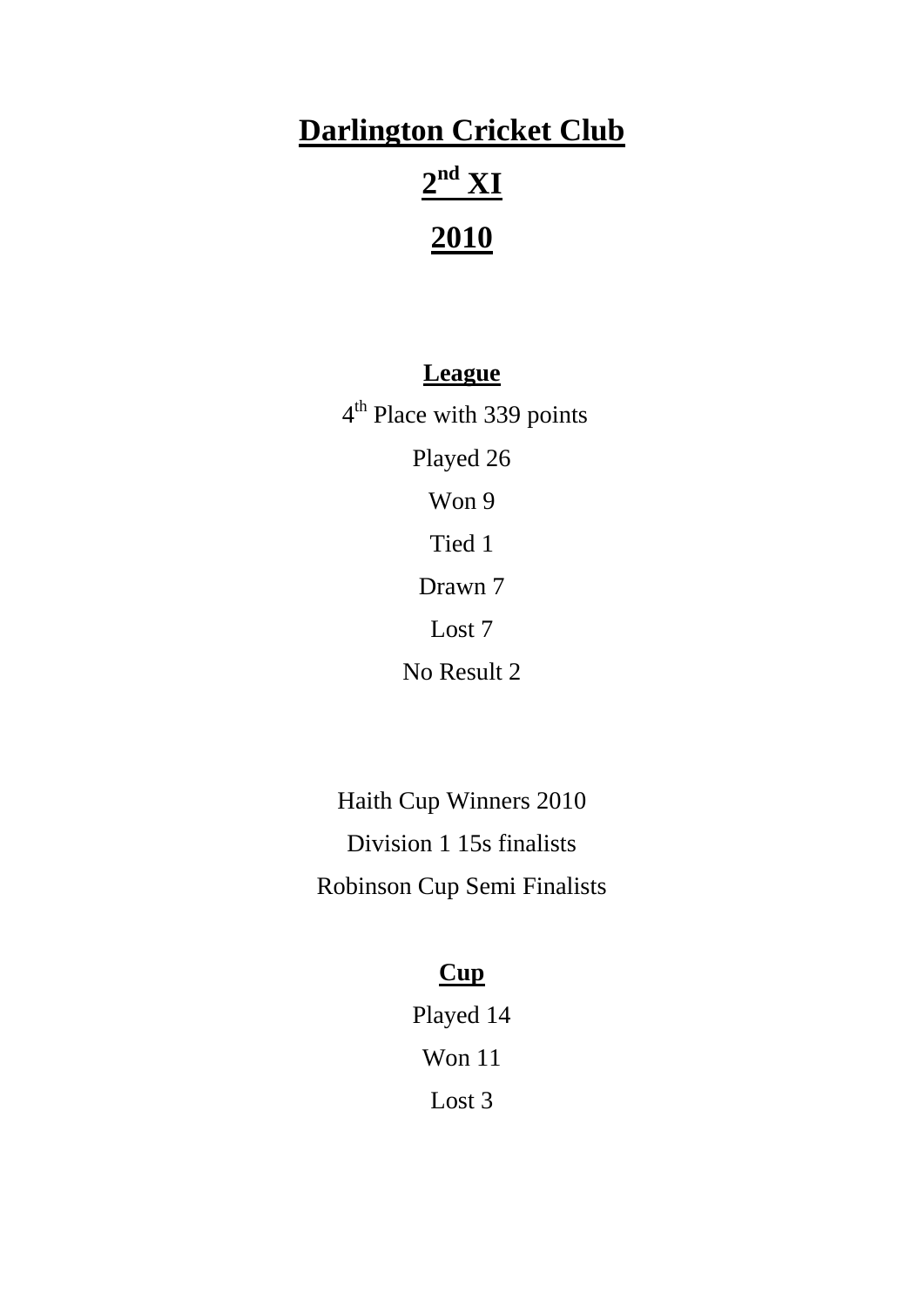## **League Batting**

#### **Minimum 250 runs**

|             | Games | Innings | not out | runs | <b>Highest Score</b> | Average | 50s | 100 <sub>s</sub> | <b>Strike Rate</b> |
|-------------|-------|---------|---------|------|----------------------|---------|-----|------------------|--------------------|
| S Whitehead | 21    | 20      | 5       | 617  | $112*$               | 41.13   | 4   |                  | 83.77              |
| M Stainsby  | 19    | 18      |         | 666  | $105*$               | 39.18   | 4   | 2                | 67.25              |
| G Moody     | 17    | 17      |         | 618  | 99                   | 38.63   | 6   | 0                | 61.18              |
| S Lee       | 10    | 10      |         | 345  | 61                   | 34.5    | 3   | 0                | 65                 |
| J Vickerman | 14    | 11      |         | 254  | 72                   | 25.4    |     | 0                | 44.44              |
| C Biglin    | 21    | 19      | 3       | 372  | $67*$                | 23.25   | 3   | 0                | 69.18              |
| A Baldwin   | 15    | 13      |         | 250  | $70*$                | 20.83   | 2   |                  | 51.92              |

### **Also Batted**

|              | Games          | <b>Innings</b> | not out        | runs           | <b>Highest Score</b> | Average        | 50s            | 100s           | <b>Strike Rate</b> |
|--------------|----------------|----------------|----------------|----------------|----------------------|----------------|----------------|----------------|--------------------|
| L Hutton     |                |                | 0              | 75             | 75                   | 75             | 1              | 0              |                    |
| S Lister     | $\overline{4}$ | 4              | 1              | 145            | 98*                  | 48.33          | 1              | $\mathbf 0$    | 39.36              |
| M Wheeler    | $\overline{2}$ | 1              | $\Omega$       | 26             | 26                   | 26             | $\Omega$       | $\mathbf 0$    |                    |
| L Craggs     | 17             | 12             | 3              | 160            | 53                   | 17.78          | 1              | $\mathbf 0$    | 70.68              |
| C Lethbridge | 3              | 3              | 1              | 35             | 28*                  | 17.5           | $\Omega$       | $\overline{0}$ | 55.56              |
| D Morgans    | 5              | 5              | $\mathbf 0$    | 80             | 49                   | 16             | $\overline{0}$ | $\mathbf 0$    | 60.44              |
| S Clitheroe  | 8              | 3              | $\overline{2}$ | 14             | $8*$                 | 14             | $\overline{0}$ | $\mathbf 0$    | 54.55              |
| D Lee        | 7              | 7              | 1              | 77             | 28                   | 12.83          | $\Omega$       | $\mathbf 0$    | 59.68              |
| S Hardy      | 3              | 3              | $\mathbf 0$    | 38             | 21                   | 12.67          | $\overline{0}$ | $\overline{0}$ | 53.66              |
| G Sowerby    | 20             | 12             | $\overline{4}$ | 94             | $52*$                | 11.75          | 1              | $\overline{0}$ | 46.34              |
| P Raine      | 5              | $\overline{2}$ | 0              | 22             | 21                   | 11             | $\overline{0}$ | $\overline{0}$ | 131.25             |
| J Sutton     | $\overline{2}$ | $\overline{2}$ | 0              | 21             | 17                   | 10.5           | $\Omega$       | $\mathbf 0$    | 38.64              |
| T Chapman    | 20             | 15             | $\overline{4}$ | 112            | 24                   | 10.18          | $\overline{0}$ | $\mathbf 0$    | 65.82              |
| S Lethbridge | $\overline{2}$ | $\overline{2}$ | 1              | 10             | $9*$                 | 10             | $\overline{0}$ | $\overline{0}$ | 58.82              |
| A Sturgeon   | 24             | 10             | $\overline{7}$ | 25             | $19*$                | 8.33           | $\overline{0}$ | $\mathbf 0$    | 33.33              |
| A Whitehead  | 3              | 3              | 1              | 12             | 10                   | 6              | $\Omega$       | $\Omega$       | 62.5               |
| S Russell    | 3              | 1              | $\mathbf 0$    | $\overline{2}$ | $\overline{2}$       | $\overline{2}$ | $\Omega$       | $\mathbf 0$    |                    |
| D Baldwin    | 25             | 9              | 3              | 9              | 3                    | 1.5            | 0              | $\mathbf 0$    | 13.33              |
| A Peacock    | $\overline{2}$ | $\overline{2}$ | $\overline{2}$ | 18             | $15*$                |                | 0              | 0              | 62.07              |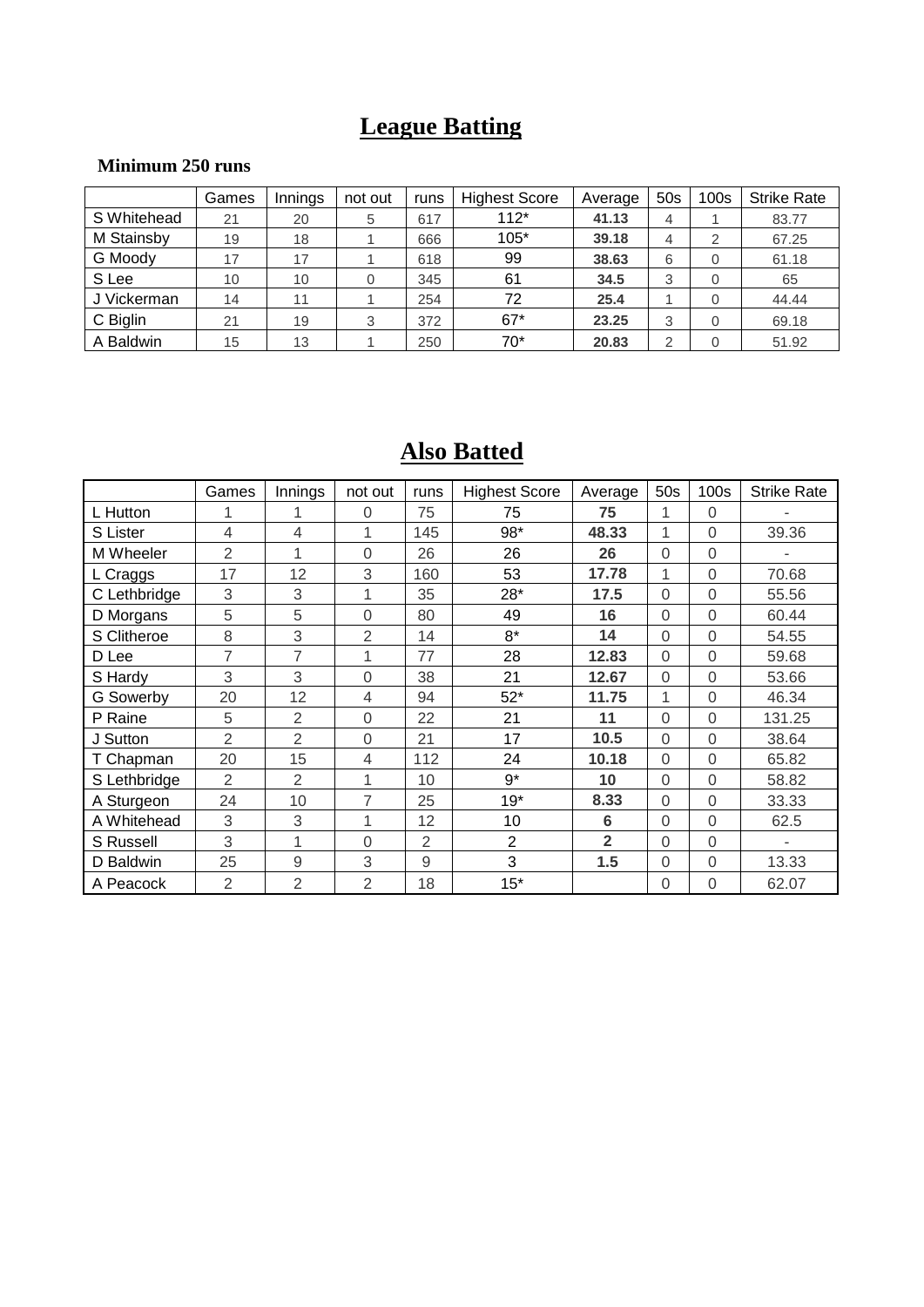## **League Bowling**

#### **Minimum 20 wickets**

|                  |       |                |      |                | <b>Best</b>    | Wicket |      | <b>Strike</b> |         |
|------------------|-------|----------------|------|----------------|----------------|--------|------|---------------|---------|
|                  | Overs | <b>Maidens</b> | Runs | <b>Wickets</b> | <b>Bowling</b> | Hauls  | Econ | Rate          | Average |
| <b>G</b> Sowerby | 155   | 21             | 648  | 37             | 5/31           |        | 4.18 | 25.14         | 17.51   |
| D Baldwin        | 311.2 | 54             | 1036 | 43             | 7/44           |        | 3.33 | 43.44         | 24.09   |
| T Chapman        | 191.5 | 45             | 639  | 25             | 4/26           |        | 3.33 | 46.03         | 25.56   |

# **Also Bowled**

|              | Overs | Maidens  | Runs | Wickets | <b>Best</b><br><b>Bowling</b> | 5<br>Wicket<br>Hauls | Econ | <b>Strike</b><br>Rate | Average |
|--------------|-------|----------|------|---------|-------------------------------|----------------------|------|-----------------------|---------|
| J Vickerman  | 47.4  | 3        | 187  | 18      | 6/21                          | 2                    | 3.92 | 15.9                  | 10.39   |
| L Craggs     | 109.1 | 16       | 455  | 18      | 5/25                          | 1                    | 4.17 | 36.4                  | 25.28   |
| M Stainsby   | 87    | 13       | 258  | 11      | 2/15                          | 0                    | 2.97 | 47.45                 | 23.45   |
| S Clitheroe  | 47.2  | 10       | 149  | 8       | 3/16                          | $\Omega$             | 3.15 | 35.48                 | 18.63   |
| S Russell    | 32.3  | 9        | 86   | 7       | 5/30                          | 4                    | 2.65 | 27.86                 | 12.29   |
| P Raine      | 60    | 17       | 193  | 5       | 2/54                          | $\Omega$             | 3.22 | 72                    | 38.6    |
| A Peacock    | 14.2  |          | 68   | 3       | 2/32                          | $\Omega$             | 4.76 | 28.6                  | 22.67   |
| S Lee        | 9     | 0        | 64   | 2       | 2/16                          | $\Omega$             | 7.11 | 27                    | 32      |
| J Sutton     | 20    | 3        | 78   | 2       | 1/39                          | 0                    | 3.9  | 60                    | 39      |
| S Lister     | 7     | $\Omega$ | 37   |         | 1/37                          | $\Omega$             | 5.29 | 42                    | 37      |
| S Lethbridge | 3     | 0        | 9    |         | 1/9                           | 0                    | 3    | 18                    | 9       |
| J Stewart    | 8     | 0        | 28   | 0       | 0/28                          | 0                    | 3.5  | ۰                     | -       |

# **Wicket Keeping**

|            | Catches | Stumpings | Total |
|------------|---------|-----------|-------|
| A Sturgeon | 18      |           | 74.   |
| A Baldwin  |         |           |       |

# **Fielding**

|             | Catches | <b>Run Outs</b> | Total |              | Catches | <b>Run Outs</b> | Total |
|-------------|---------|-----------------|-------|--------------|---------|-----------------|-------|
| S Whitehead | 12      |                 | 12    | S Lister     | 3       |                 |       |
| G Sowerby   | 9       |                 | 9     | S Lee        | 3       |                 | 3     |
| M Stainsby  | 9       |                 | 9     | P Raine      | 2       |                 | 3     |
| G Moody     | 6       |                 |       | S Lethbridge | 2       |                 | 2     |
| L Craggs    | 6       | 0               | 6     | D Morgans    | 2       |                 | 2     |
| T Chapman   | 6       |                 | 6     | M Wheeler    |         |                 |       |
| C Biglin    | 5       | 0               | 5     | D Lee        |         |                 |       |
| J Vickerman | 5       | 0               | 5     | S Clitheroe  |         |                 |       |
| A Baldwin   | 4       | 0               | 4     | D Baldwin    |         |                 |       |
| S Hardy     | 3       |                 | 3     | S Russell    |         |                 |       |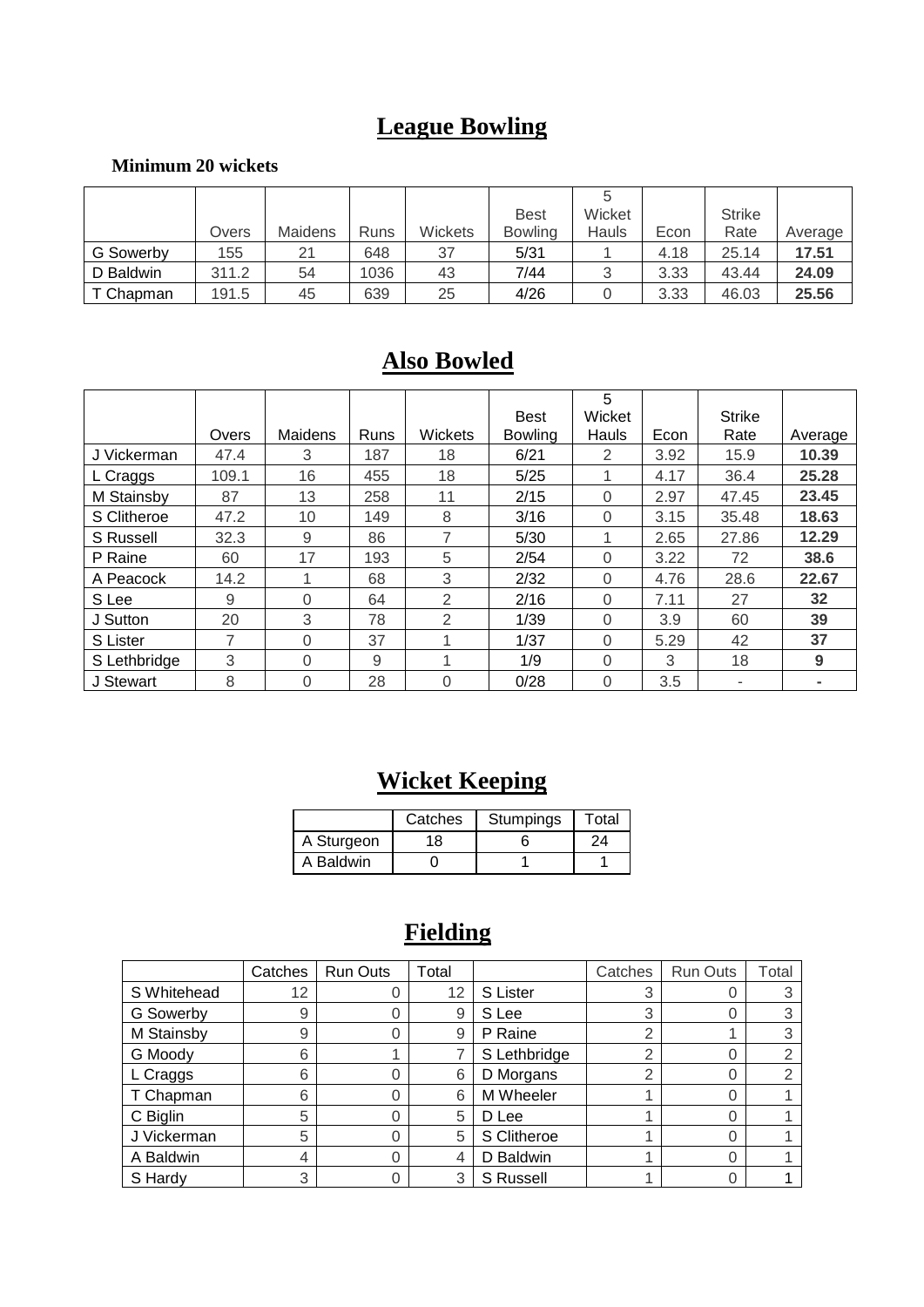# **Cup Batting**

|                      | Games | Innings | <b>Not</b><br>Out | Runs | Highest<br>Score | Average | 50's     | 100's    | <b>Strike</b><br>Rate |
|----------------------|-------|---------|-------------------|------|------------------|---------|----------|----------|-----------------------|
| Mark Stainsby        | 11    | 11      | 3                 | 285  | $70*$            | 35.63   |          | 0        | 98.96                 |
| Simon Whitehead      | 10    | 10      | 3                 | 216  | $100*$           | 30.86   | $\Omega$ |          | 123.49                |
| Matthew Wheeler      | 5     | 4       |                   | 83   | $39*$            | 27.67   | $\Omega$ | 0        | 143.1                 |
| <b>Garry Moody</b>   | 10    | 9       |                   | 210  | 60               | 26.25   |          | 0        | 106.67                |
| daniel lee           | 5     | 4       |                   | 76   | $38*$            | 25.33   | $\Omega$ | 0        | 73.08                 |
| Thomas Chapman       | 12    | 8       | 5                 | 65   | $24*$            | 21.67   | $\Omega$ | 0        | 138.24                |
| <b>Steven Lister</b> | 4     | 3       | 0                 | 61   | 37               | 20.33   | 0        | $\theta$ | 82.86                 |

### **Also Batted**

|                      | Games | Innings       | <b>Not</b><br>Out | <b>Runs</b> | Highest<br>Score | Avera<br>ge | 50'<br>s | 100's    | <b>Strike</b><br>Rate |
|----------------------|-------|---------------|-------------------|-------------|------------------|-------------|----------|----------|-----------------------|
| Simon Lee            | 3     | 3             | 0                 | 53          | 30               | 17.67       | 0        | $\Omega$ | 106                   |
| Lee Craggs           | 13    | 9             | 3                 | 102         | 25               | 17          | 0        | $\Omega$ | 140                   |
| Daniel Morgans       | 3     | 3             | 0                 | 45          | 29               | 15          | $\Omega$ | 0        | 79.17                 |
| Adam Baldwin         | 6     | 3             |                   | 26          | 16               | 13          | 0        | 0        | 88.89                 |
| Colin Biglin         | 10    | 6             |                   | 56          | $29*$            | 11.2        | $\Omega$ | 0        | 56.82                 |
| Shaughn Russell      | 10    | 5             | 3                 | 19          | $6*$             | 9.5         | $\Omega$ | $\Omega$ | 78.95                 |
| Daniel Baldwin       | 13    | $\mathcal{P}$ |                   |             |                  | 1           | $\Omega$ | $\Omega$ | 33.33                 |
| <b>Grant Sowerby</b> | 10    | $\mathcal{P}$ |                   |             | $1*$             |             | 0        | $\Omega$ | 0                     |
| Andrew Sturgeon      | 13    | 2             |                   | 0           | $0^*$            | 0           | 0        | 0        |                       |

#### **Played but did not bat**

S Hardy J Vickerman

A Whitehead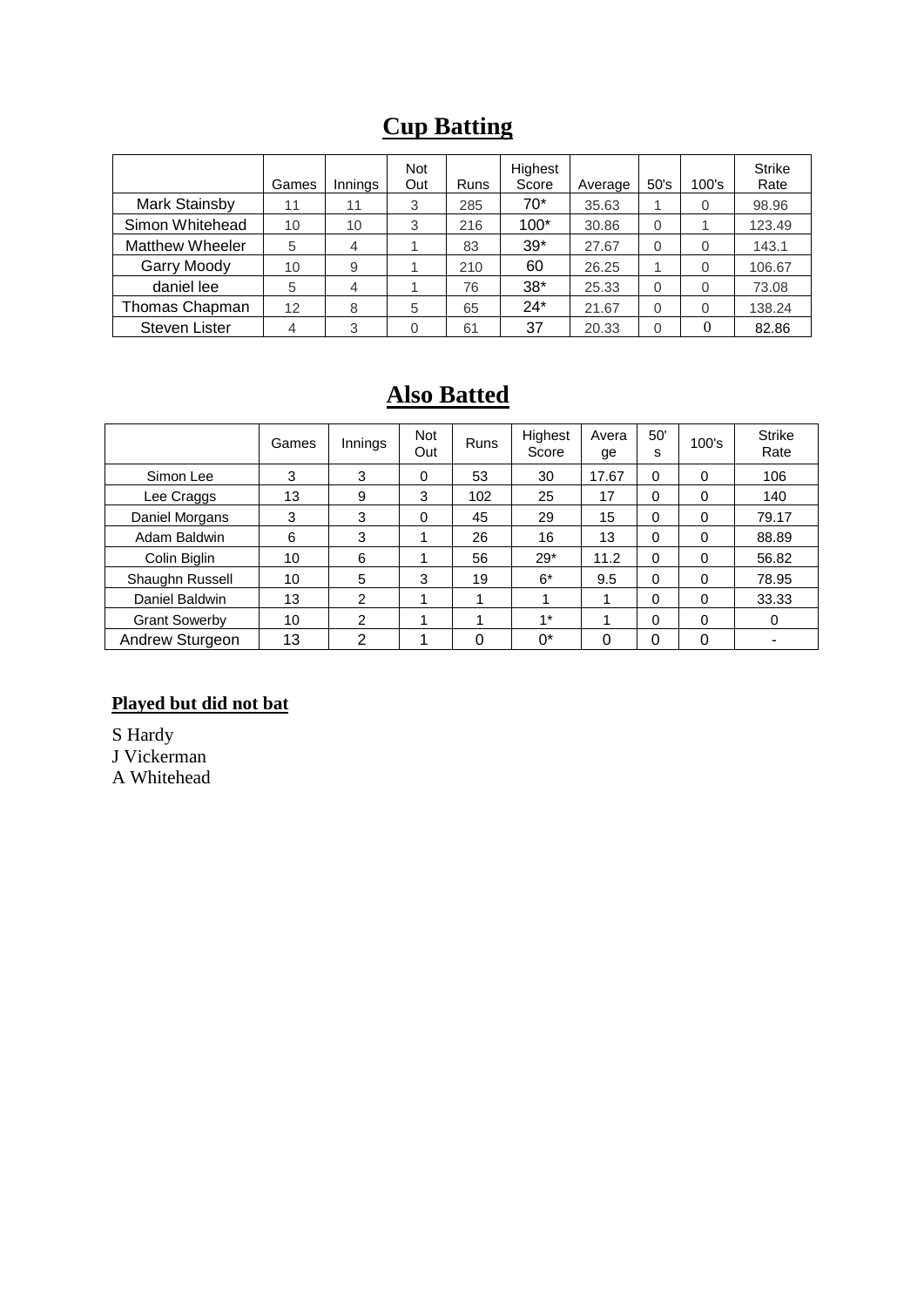#### **Cup Bowling**

| Name                 | Overs | Maidens | Runs | Wickets | <b>Best</b><br><b>Bowling</b> | 5 Wicket<br>Hauls | Econ | <b>Strike</b><br>Rate | Ave   |
|----------------------|-------|---------|------|---------|-------------------------------|-------------------|------|-----------------------|-------|
| Mark Stainsby        | 30.2  |         | 156  | 24      | 5/18                          |                   | 5.15 | 7.58                  | 6.5   |
| Lee Craggs           | 44.2  |         | 212  | 22      | 4/13                          | 0                 | 4.79 | 12.08                 | 9.64  |
| Shaughn Russell      | 31    | 0       | 164  | 15      | 7/43                          |                   | 5.29 | 12.4                  | 10.93 |
| <b>Grant Sowerby</b> | 31.3  |         | 193  | 16      | 3/14                          | $\Omega$          | 6.13 | 11.81                 | 12.06 |
| Daniel Baldwin       | 46    |         | 220  | 18      | 4/27                          | 0                 | 4.78 | 15.33                 | 12.22 |
| Sam Hardy            | 4     | 0       | 16   |         | 1/16                          |                   | 4    | 24                    | 16    |
| Thomas Chapman       | 41    |         | 258  |         | 2/13                          | $\Omega$          | 6.29 | 35.14                 | 36.86 |

### **Wicket keeping - Cup Matches**

| Name            | Catches   Stumpings   Wickets |  |
|-----------------|-------------------------------|--|
| Andrew Sturgeon | 18                            |  |

### **Fielding - Cup Matches**

| Name                   | Catches | Run<br>Outs | Wickets |
|------------------------|---------|-------------|---------|
| Garry Moody            | 9       |             | 10      |
| Simon Whitehead        | 7       | 0           |         |
| <b>Grant Sowerby</b>   | 5       |             | 5       |
| Shaughn Russell        | 4       | 1           | 5       |
| <b>Steven Lister</b>   | 4       | O           | 4       |
| Thomas Chapman         | 3       | O           | 3       |
| Mark Stainsby          | 3       | O           | 3       |
| Jack Vickerman         | 2       | 0           | 2       |
| Colin Biglin           | 2       |             | 2       |
| Lee Craggs             | 2       | O           | 2       |
| Andrew Sturgeon        |         |             |         |
| <b>Matthew Wheeler</b> |         |             |         |
|                        |         |             |         |

### **100's**

- 112\* S Whitehead, League, Home Vs Marske
- 105\* M Stainsby, League, Away Vs Marton
- 105 M Stainsby, League, Away Vs Richmond
- 100\* S Whitehead, Cup, Home Vs Stokesley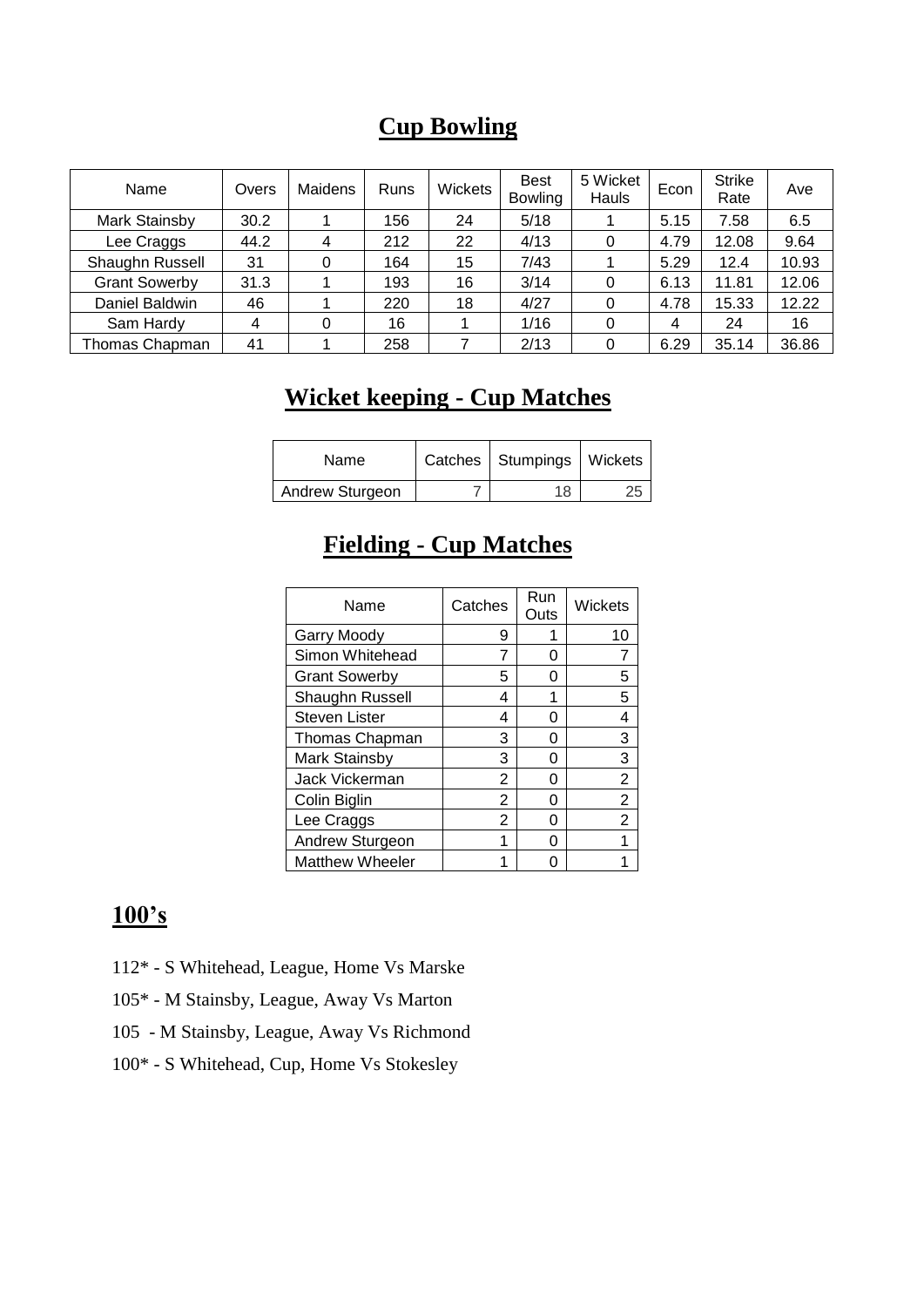#### **50's**

- 99 G Moody, Away Vs Guisboro
- 98\* S Lister, Home Vs Blackhall
- 95 S Whitehead, Away Vs Seaton Carew
- 88 M Stainsby, Home Vs Redcar
- 83 G Moody, Home Vs Normanby Hall
- 75 L Hutton, Home Vs Blackhall
- 73 G Moody, Away Vs Saltburn
- 72 J Vickerman, Away Vs Yarm
- 70\* A Baldwin, Home Vs Marske
- 70\* M Stainsby, Home Vs Guisboro (cup)
- 67\* C Biglin, Away Vs Guisboro
- 65 M Stainsby, Home Vs Guisboro
- 64 M Stainsby, Home Vs Seaton Carew
- 63 G Moody, Home Vs Middlesbrough
- 61 S Lee, Home Vs Marton
- 61 S Whitehead, Home Vs Middlesbrough
- 60 C Biglin, Home Vs Richmond
- 60 G Moody, Home Vs Middlesbrough (cup) Fastest 50
- 60 G Moody, Home Vs Redcar
- 59 S Whitehead, Away Vs Blackhall
- 57 S Lee, Away Vs Redcar
- 57 G Moody, Away Vs Blackhall
- 53 L Craggs, Away Vs Barnard Castle
- 53 M Stainsby, Away Vs Saltburn
- 52\* G Sowerby, Away Vs Barnard Castle
- 52 C Biglin, Home Vs Sedgefield
- 52 S Lee, Away Vs Richmond
- 50 A Baldwin, Away Vs Marske
- 50 S Whitehead, Home Vs Saltburn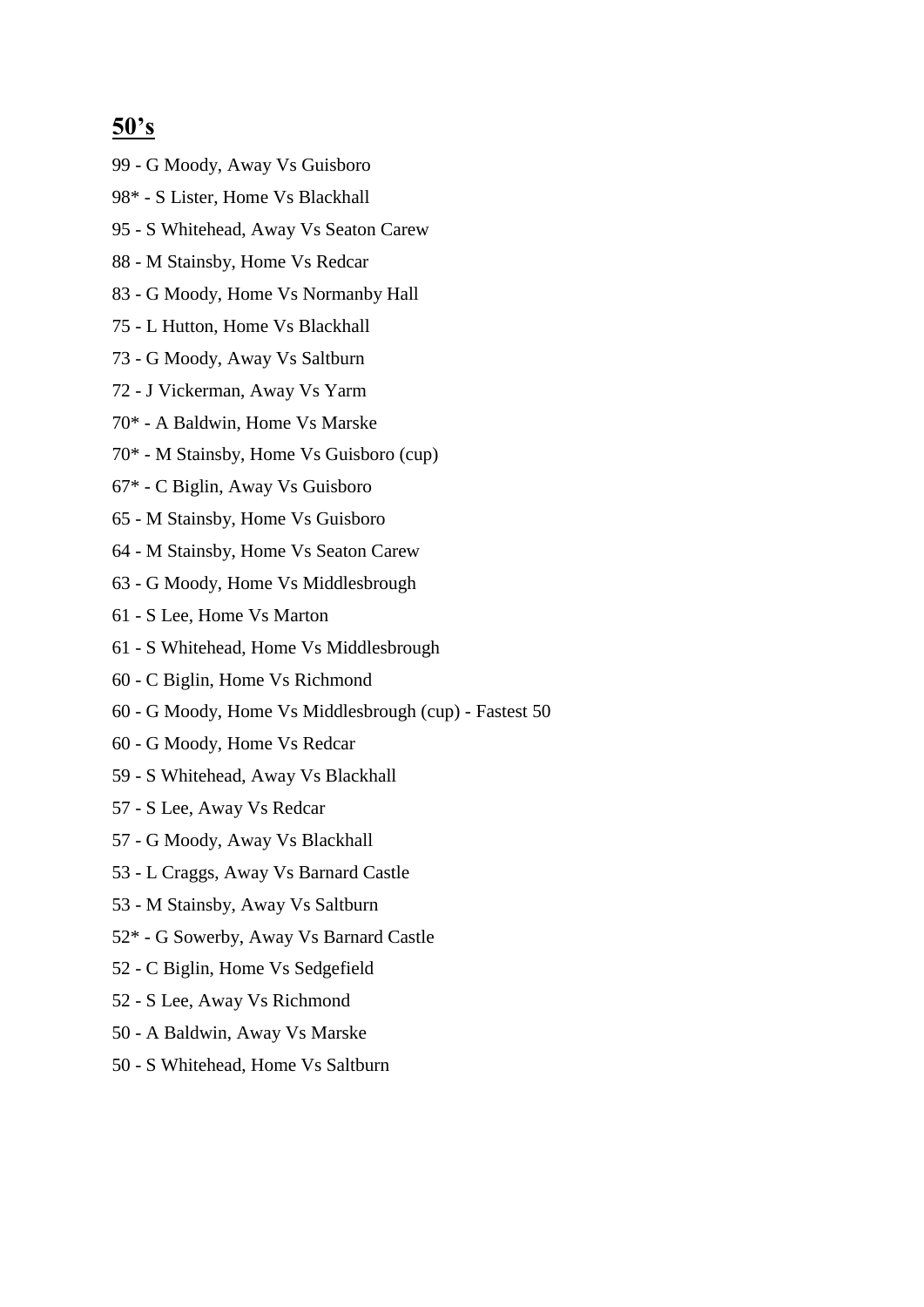### **Highest Partnerships for each wicket**

| 1 <sup>st</sup> Wicket  | 161 - S Whitehead (100*) & D Lee (38*)     | Cup Vs Stokesley (h)         |
|-------------------------|--------------------------------------------|------------------------------|
| 2 <sup>nd</sup> Wicket  | 122 - M Stainsby (64) & S Lee (49)         | League Vs Seaton Carew (h)   |
| 3 <sup>rd</sup> Wicket  | 147 - L Hutton (75 & S Lister (98*)        | League Vs Blackhall (h)      |
| 4 <sup>th</sup> Wicket  | 182 - S Whitehead (112*) & A Baldwin (70*) | League Vs Marske (h)         |
| 5 <sup>th</sup> Wicket  | 81 - C Biglin (60) & L Craggs (41)         | League Vs Richmond (h)       |
| 6 <sup>th</sup> Wicket  | 52 - T Chapman (17) & L Craggs (53)        | League Vs Barnard Castle (a) |
| 7 <sup>th</sup> Wicket  | 68 - Lee Craggs (53) & G Sowerby (52)      | League Vs Barnard Castle (a) |
| 8 <sup>th</sup> Wicket  | 33 - L Craggs (30*) & C Biglin (14)        | League Vs Saltburn (a)       |
| 9 <sup>th</sup> Wicket  | 25 - P Raine (21) & A Whitehead (10)       | League Vs Middlesbrough (a)  |
| 10 <sup>th</sup> Wicket | 7 - A Peacock $(15^*)$ & D Baldwin $(1)$   | League Vs Marske (a)         |

#### **Hat-Tricks**

G Sowerby Cup Vs Richmond (h)

#### **7 Wicket Matches**

| 7-43 | S Russell | Cup Vs Guisboro (h)    |
|------|-----------|------------------------|
| 7-44 | D Baldwin | League Vs Guisboro (h) |

#### **6 Wicket Matches**

| $6-21$   | J Vickerman | League Vs Richmond (a)      |  |
|----------|-------------|-----------------------------|--|
| $6 - 32$ | J Vickerman | League Vs Marske (h)        |  |
| $6 - 53$ | D Baldwin   | League Vs Middlesbrough (h) |  |

### **5 Wicket Matches**

| $5 - 18$ | M Stainsby | Cup Vs Middlesbrough (h)    |
|----------|------------|-----------------------------|
| $5 - 25$ | L Craggs   | League Vs Sedgefield (a)    |
| $5 - 30$ | S Russell  | League Vs Guisboro (a)      |
| $5 - 31$ | G Sowerby  | League Vs Middlesbrough (a) |
| $5-45$   | D Baldwin  | League Vs Blackhall (a)     |